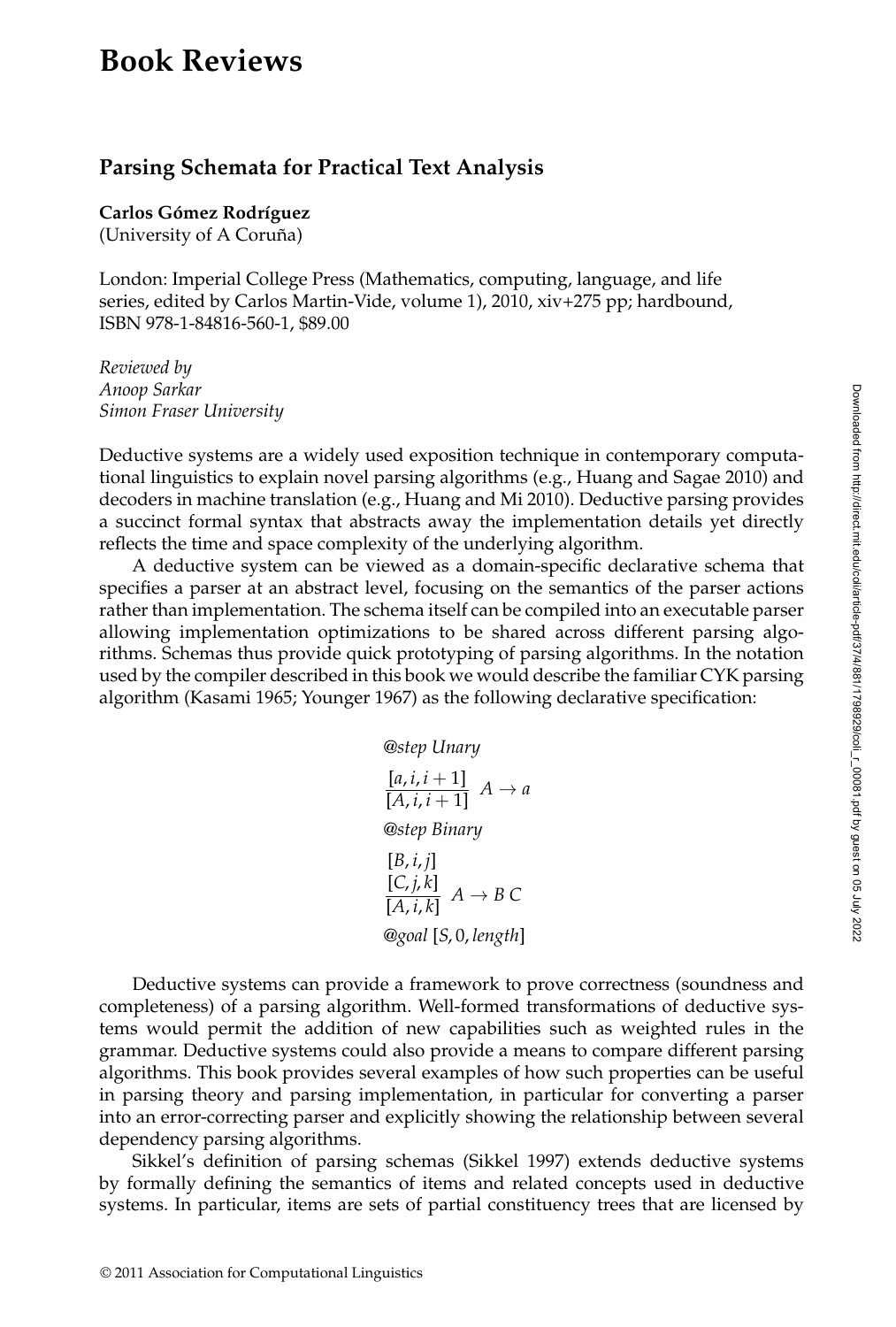rules of the grammar. As a result, parsing schemas allow compilation of schemas to executable parsers and also permit formal reasoning about properties of the parser directly. Unlike many deductive systems used to define parsers, there is no one-toone relationship between a parsing schema and algorithm. In later work, Alonso Pardo et al. (1999) showed parsing schemas can be used to define parsers for other grammar formalisms such as tree-adjoining grammars.

This book, which is an extended version of Carlos Gómez Rodríguez's Ph.D. thesis work, extends the theory and practice of parsing schemas in several directions. There are three major parts to this book:

*Compiling and executing parsing schemas.* The first part of the book provides a language syntax that can be used to precisely specify parsing schemas and a compiler for this domain-specific language. The syntax is shown in the CYK example above. The full specification also includes interpretations for indices such as  $i$  and  $i + 1$  as word positions, *A*, *B*,*C* as grammar symbols, and how deduction steps and goals are converted into parser code. The implementation details, including static analysis of the schema and the Java code generation, are described well and in sufficient detail. The source code of the compiler for parsing schemas is available for download at www.grupocole. org/software/COMPAS. (The code is typical research software—it takes some effort to use it, but once you do, you can play with compiling and running most of the schemas in the book.) This part of the book contains experiments on comparing many different parsing schemas for each of these formalisms. The comparison is done using handwritten grammars with feature structures (the parsers include feature unification) and evaluated on test-suite data rather than on modern Treebank grammars and data from newswire and other "real-world" data. Another issue is that the comparison does not include the GHR parser (Graham, Harrison, and Ruzzo 1980), which may impact the comparison between CYK and Earley parsers. Also, interesting synthetic-data experiments are presented that compare tree-adjoining parsers with context-free parsers; it is not clear whether these results extend to natural language corpora. With regard to implementation of schemas, the focus is mainly on agenda-based implementation of deductive steps rather than, say, the use of (pushdown) transducers to produce parse trees.

*Error-repair parsers.* The second part of the book focuses on error-repair in parsing (using parsing schemas, of course). Such an approach tries to deal with limited coverage of the grammar by performing insertions, deletions, or substitutions on the input string. This makes a lot of sense in programming language parsers, but for natural languages it makes little sense to transform the input because the grammar has poor coverage. It is trivial to add (weighted) glue rules that accept any input string, or a finite-state acceptor of strings can be used as a back-off grammar to improve coverage. Speech repair and other such cases are typically handled using appropriate augmentations of the underlying grammar combined with grammar-driven edits (Charniak and Johnson 2001). Despite this, error-repair is a good use-case for parsing schemas. Gómez Rodríguez can show that some existing error-repair parsers are in fact provably correct, and also a generic recipe can be given that converts any given parser schema into an error-repair parser schema. This is an instructive use of parsing schema transformations, because it is easy to show that the changes preserve correctness.

*Parsing schemas for dependency parsers.* This third part of the book has the potential to be the most popular. There is increased interest in multilingual dependency parsing, and there are a large number of different dependency parsing algorithms. Parsing schemas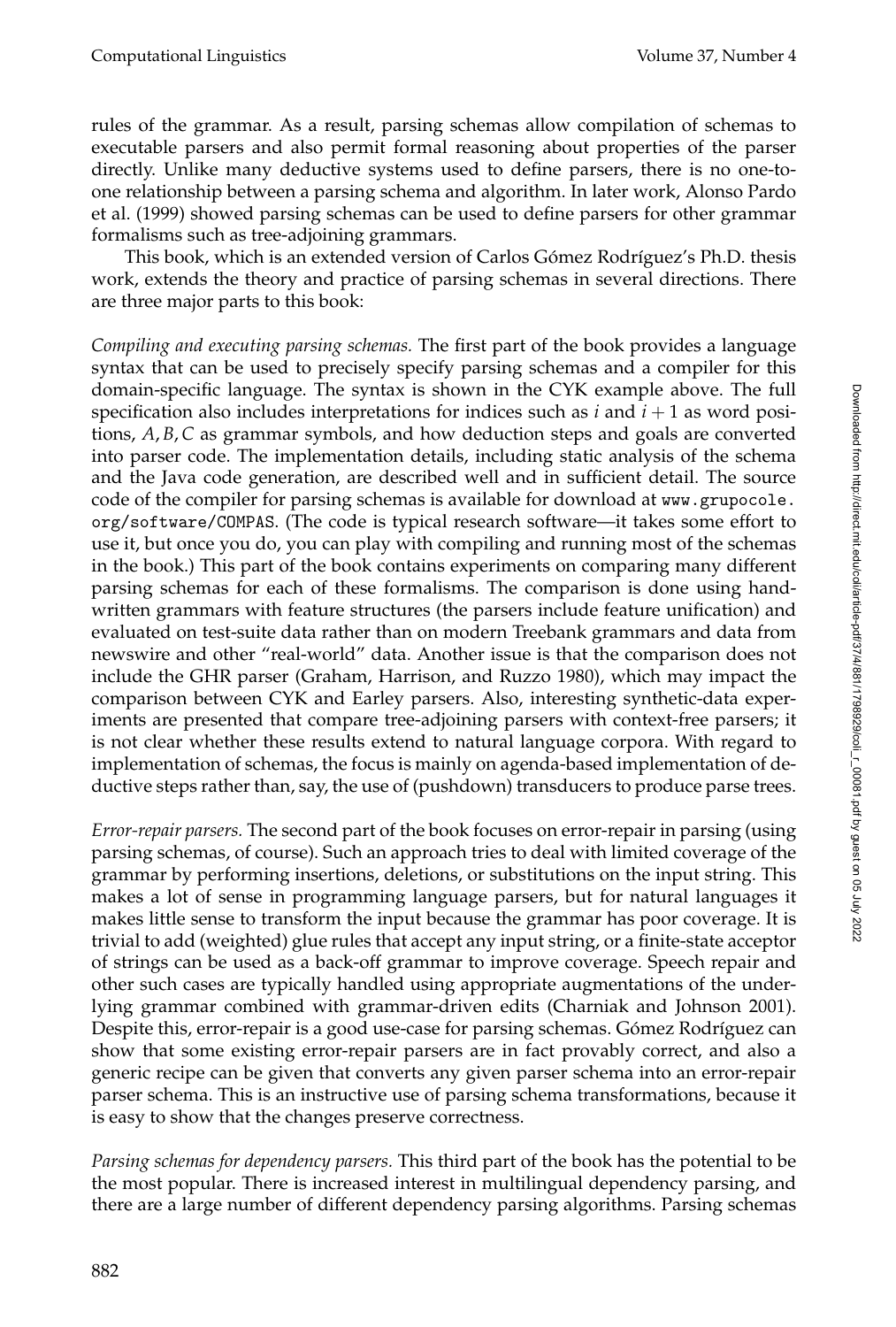allow a concise description of many different parsing algorithms, and Gómez Rodríguez provides many parsing schemas corresponding to popular dependency parsing algorithms; there are too many to list here, but he provides schemas for no less than ten dependency parsers, including some that recover non-projective dependencies. He also provides explicit relationships between schemas for these varied parsers, such as item refinement (an item deduced in one parser is broken up as multiple items in another parser) or step refinement (a deduction step in one parser can be emulated by a sequence of steps in another parser). It is also useful that these relationships are transitive and reflexive. However, it is in describing dependency parsing that the biggest weakness of parsing schemas is exposed and its potential role as an universal language for the parsing community runs into trouble. Non-constructive aspects of parsing cannot be represented with a schema, because that violates the semantics of deductive steps. For instance, in a parser that computes the dependency tree by using the minimum spanning tree (MST) algorithm (McDonald et al. 2005), there is a step that eliminates cycles in the graph. This step is not constructive and therefore the MST parser cannot be represented as a schema. Parsing schemas are generally grammar-driven and often parsers are written without any finite underlying grammar, which makes tree building harder to describe concisely.

The discussion of related work touches on the use of Prolog for parsing schemas (Shieber, Schabes, and Pereira 1995), Datalog for specifying parsers (McAllester 2002; Liu and Stoller 2003), the DyALog system (Villemonte de la Clergerie 2005), and Dyna (Eisner, Goldlust, and Smith 2005). It is true that Dyna is quite powerful because it is a full general-purpose declarative programming language, but for that reason it offers an attractive alternative to parsing schemas. On the other hand, schemas do allow formal reasoning about parsers that may be more fine-grained than is possible in Dyna. Surprisingly, work on semiring parsing (Goodman 1998, 1999) is not mentioned. The use of probabilities or weights is generally ignored in this book, even though it enables interesting methods for speeding up parsers such as coarse to fine parsing (Goodman 1997) or generalized A∗ search for parsing (Pauls and Klein 2009). While there is more than enough content in this book, it does not cover the use of parsing schemas in machine translation. In particular, formal properties of schemas might make it easier to describe and implement the integration of language models into parsing algorithms for synchronous context-free grammars (Chiang 2007). Schemas might have much to offer with respect to proving correctness in machine translation decoders.

The potential reader for this book is likely to be a parsing enthusiast curious about the power of schemas to represent parsing algorithms succinctly and to prove them correct. They might also be interested in showing relationships between their novel parsing schemas and other well-known parsers, or showing how extensions to existing parsers are well justified. Dependency parsing enthusiasts who want to wrap their head around the many different parsing algorithms out there might also be interested in the concise description of such parsers.

## **References**

Alonso Pardo, Miguel A., David Cabrero Souto, Eric de la Clergerie, and Manuel Vilares Ferro. 1999. Tabular algorithms for TAG parsing. In *Proceedings of the Ninth Conference of the European Chapter of the Association for Computational Linguistics*, pages 150–157, Bergen.

Charniak, Eugene and Mark Johnson. 2001. Edit detection and parsing for transcribed speech. In *Proceedings of the Second Meeting of the North American Chapter of the Association for Computational Linguistics*, Pittsburgh, PA. Chiang, David. 2007. Hierarchical phrase-based translation. *Computational Linguistics*, 33(2):201–228.